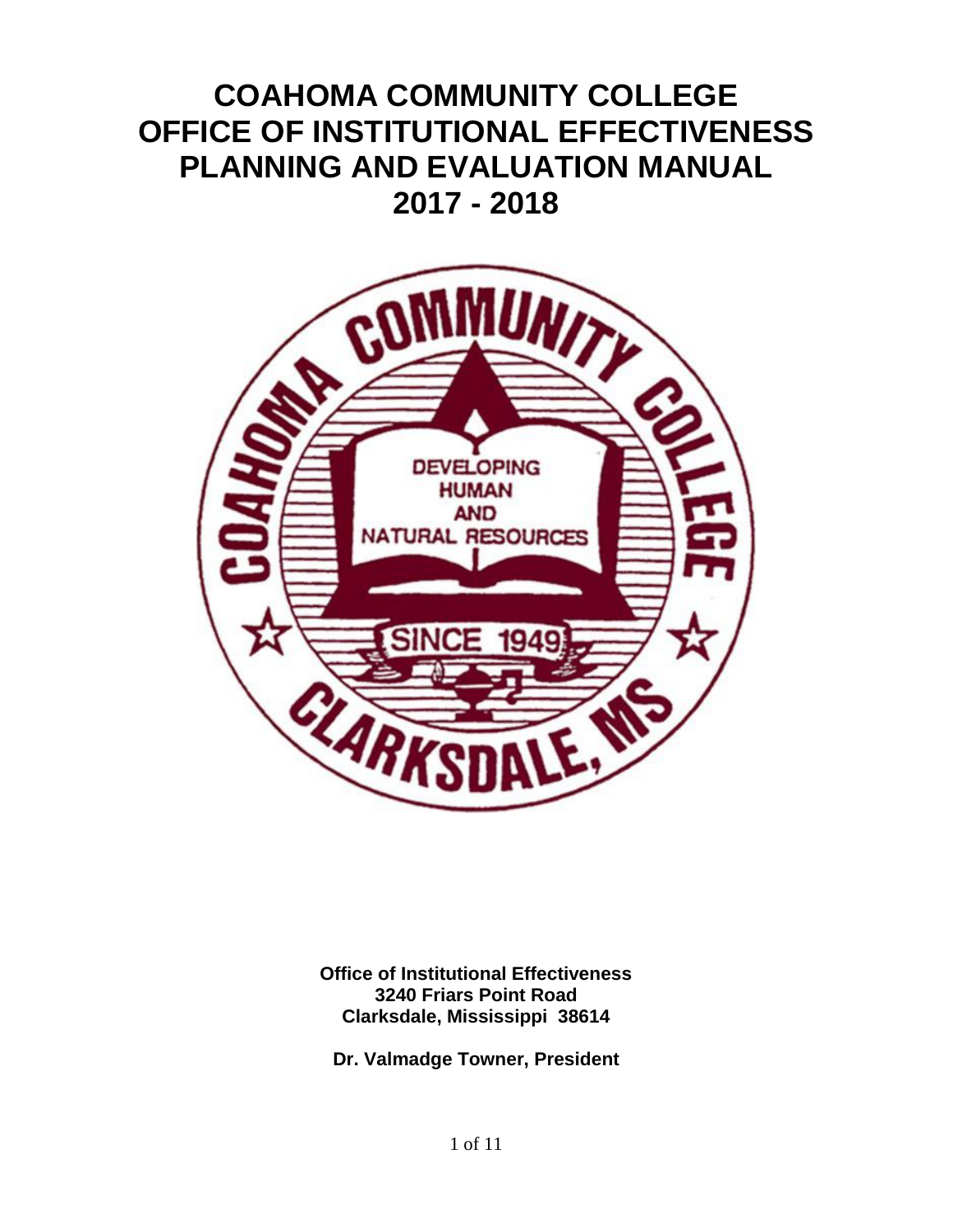# **TABLE OF CONTENTS**

| Planning and Evaluation Policies and Procedures__________________________________7 |  |
|------------------------------------------------------------------------------------|--|
|                                                                                    |  |
|                                                                                    |  |
|                                                                                    |  |
|                                                                                    |  |
|                                                                                    |  |
|                                                                                    |  |
|                                                                                    |  |
|                                                                                    |  |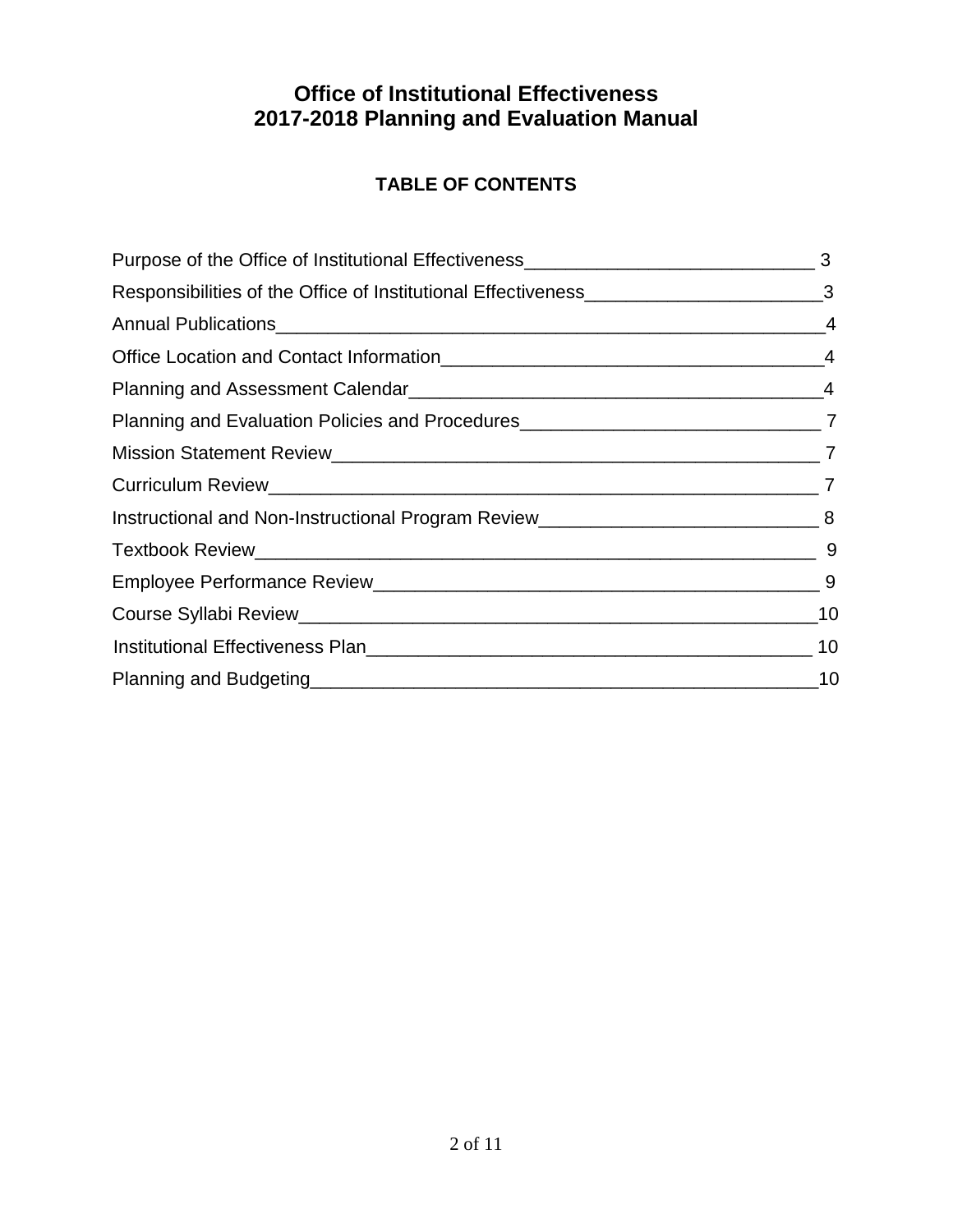### **Purpose of the Office of Institutional Effectiveness**

The purpose of the Office of Institutional Effectiveness is to provide Coahoma Community College's decision makers with accurate and useful research, assessment and planning services, and accreditation compliance activities that support the College's mission and improve the quality and effectiveness of Coahoma Community College.

### **Responsibilities of the Office of Institutional Effectiveness**

The Office of Institutional Effectiveness is responsible for providing leadership and oversight to the research, planning, assessment, and accreditation activities of Coahoma Community College. The Office of Institutional Effectiveness provides oversight to these activities by:

- 1. Organizing Strategic Planning Council Committee meetings and overseeing the review and evaluation of the institution's mission statement and Strategic Plan;
- 2. Organizing Institutional Effectiveness Planning Committee meetings and overseeing the review and evaluation of the Annual Reports for Coahoma Community College's educational programs, administrative support programs, educational support programs, and community/public service programs;
- 3. Organizing Program Review Committee meetings and overseeing program reviews for Coahoma Community College's Academic, Health Sciences, Career-Technical, Administrative, and Educational Support Services;
- 4. Organizing Substantive Change Committee meetings and overseeing the review of institutional changes and the implementation of the institution's Substantive Change Policy;
- 5. Coordinating the administration of college-wide surveys including the development, analysis, and the dissemination of results;
- 6. Coordinating the administration of student evaluations of instructors including the development, analysis, and the dissemination of results;
- 7. Coordinating the administration of performance reviews of employees;
- 8. Ensuring that compliance with accreditation requirements of the Commission on Colleges of the Southern Association of Colleges and Schools (SACSCOC) is incorporated into the planning and evaluation processes of the institution;
- 9. Coordinating the preparation of the annual profiles and any other reports requested by the Commission on Colleges of the Southern Association of Colleges and Schools;
- 10.Coordinating the preparation of annual IPEDS data as well as other data required by state, regional, and federal agencies;
- 11.Coordinating the preparation of Performance Profile data required by the Mississippi Legislature;
- 12.Assisting the QEP Director, QEP Team and iREAD committees with the planning, budgeting, assessing, marketing, and reporting of iREAD;
- 13.Developing, analyzing, and disseminating annual planning and evaluation documents to the institution's decision-makers *(See Annual Publications)*;
- 14.Performing additional duties as assigned by the President.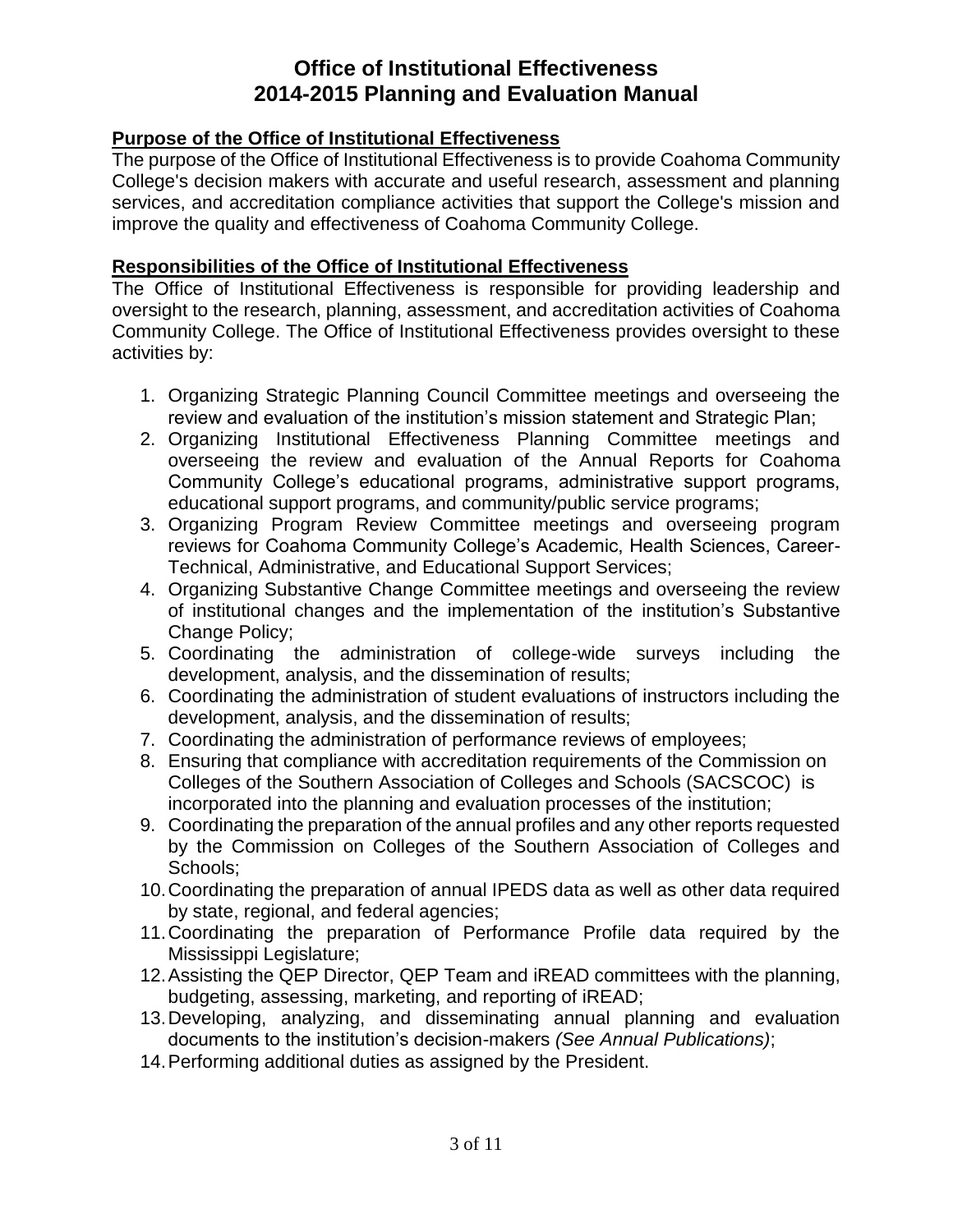### **Annual Publications**

In order to accomplish its purpose, the Office of Institutional Effectiveness publishes the following annual planning and evaluation documents to the institution's decision-makers:

- 1. Institutional Effectiveness Planning and Assessment Calendar
- 2. Quality Enhancement Planning and Assessment Calendar
- 3. Policy and Procedures Manual
- 4. Fact Book
- 5. Institutional Effectiveness Student Learning and Program Evaluation Annual Reports
- 6. Strategic Plan Annual Report
- 7. Campus Climate Student and Employee Survey Report
- 8. Graduate Exit Survey Report
- 9. Library Orientation Instruction Report
- 10. Student Evaluation of Instructional Faculty
- 11. Dean/Chairperson Evaluation of Faculty
- 12. Quality Enhancement Plan Annual Report

These documents are published at the following Coahoma Community College Institutional Effectiveness website: http://www.coahomacc.edu/ie/index.html

### **Office Location and Contact Information**

The Office of Institutional Effectiveness is located in Community College's Charles F. Reid Sponsored Programs Building. Staff members and contact information are as follows:

Margaret M. Dixon Cynthia Williams Roberson and Accreditation Liaison 662-621-4201 662-621-4670 cwilliams@coahomacc.edu mdixon@coahomacc.edu

Director for Institutional Effectiveness Assistant Director of Institutional Effectiveness

### **Planning and Assessment Calendar**

The Office of Institutional Effectiveness publishes an annual planning and assessment calendar. The 2017-2018 Planning and Assessment Calendar is published on pages 5 and 6 of this manual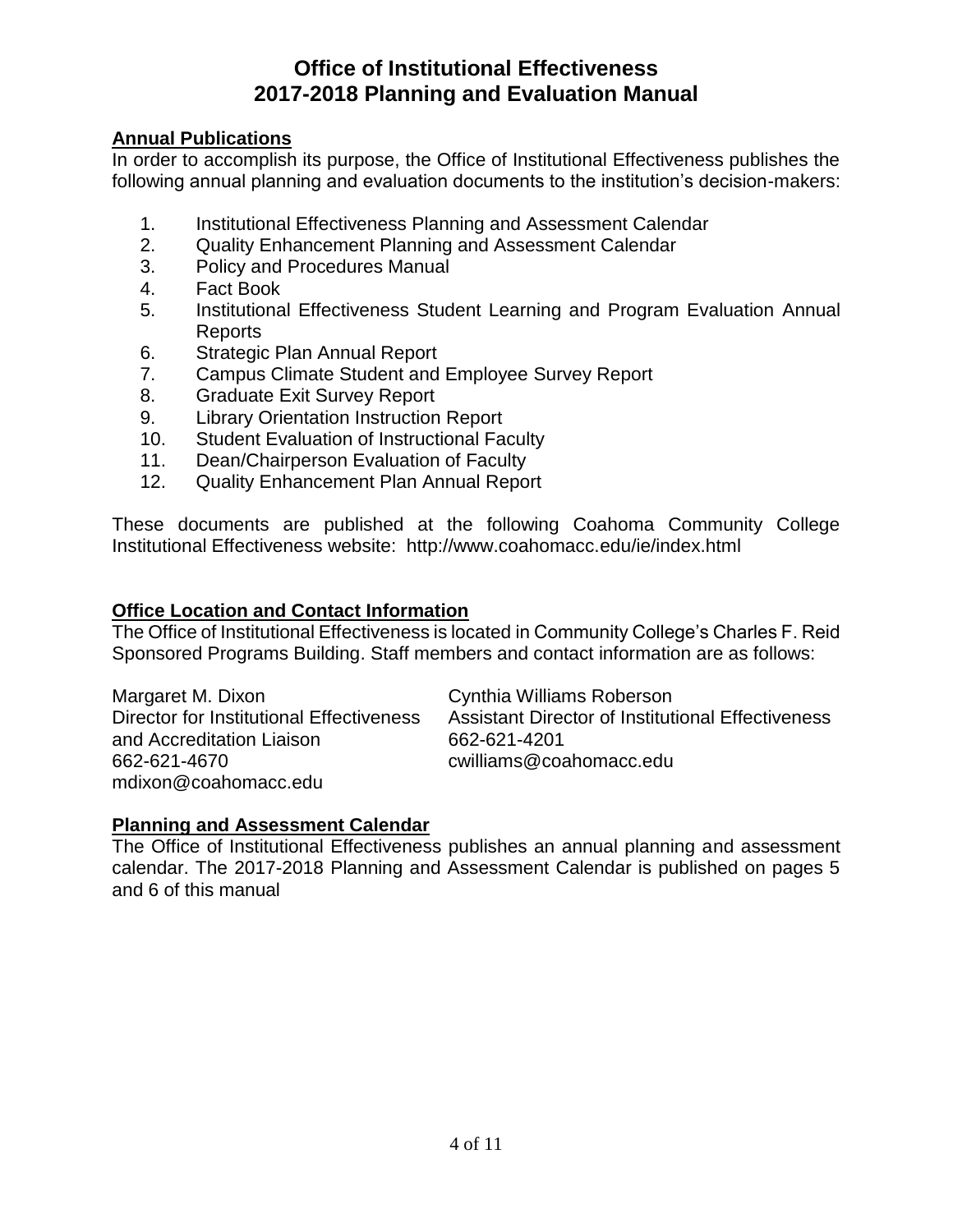# **COAHOMA COMMUNITY COLLEGE OFFICE OF INSTITUTIONAL EFFECTIVESS 2017-2018 CALENDAR**

\_\_\_\_\_\_\_\_\_\_\_\_\_\_\_\_\_\_\_\_\_\_\_\_\_\_\_\_\_\_\_\_\_\_\_\_\_\_\_\_\_\_\_\_\_\_\_\_\_\_\_\_\_\_\_\_\_

| <b>August 2017</b>      |                                                                                                                                             |
|-------------------------|---------------------------------------------------------------------------------------------------------------------------------------------|
| August 1-31st           | IE Office publishes the Fall 2017 Fact Sheets and the 2016-17 Fact<br><b>Book</b>                                                           |
|                         | Annual Planning and Evaluation Manual and Calendar                                                                                          |
| $9th - 31st$            | IPEDS Registration - Institution Identification and IC Header                                                                               |
| $1^{st} - 24^{th}$      | Rewrite for Title III (Comprehensive Development Plan (CDP)                                                                                 |
| 31st                    | Talent Search fiscal year ends (Year 1 of 5)                                                                                                |
| September 2017          |                                                                                                                                             |
| 6th                     | IPEDS Fall Collection Opens - The Fall Collection includes<br>Institutional Characteristics, Completions, and 12-month<br><b>Enrollment</b> |
| Dates needed            | Talent Search Annual Performance Report (APR) opens (compile<br>info)                                                                       |
|                         | Talent Search fiscal year begins (Year 2 of 5)                                                                                              |
| October 2017            |                                                                                                                                             |
| $2nd - 31st$            | IE Committee Members meet and review 2016-2017 instructional<br>and non-instructional Annual Reports                                        |
| 1st                     | Official Start of the federal fiscal year (Title III (Year _ of 5),                                                                         |
|                         | SAFRA (Year 3 of 5)                                                                                                                         |
|                         | Official start of the state funded grants fiscal year                                                                                       |
|                         | Meet with Federal Programs Activity Directors                                                                                               |
|                         | Title III/SAFRA APR open (start compiling info)                                                                                             |
| 18th                    | <b>IPEDS Fall Collection Closes - The Fall Collection includes</b>                                                                          |
|                         | Institutional Characteristics, Completions, and 12-month                                                                                    |
|                         | <b>Enrollment</b>                                                                                                                           |
| 31 <sup>st</sup>        | Equity in Athletics Disclosure Act Survey                                                                                                   |
| <b>November 2017</b>    |                                                                                                                                             |
| Nov. $1 - Dec. 1, 2017$ | <b>Student Evaluation of Instructional Faculty using Canvas</b><br><b>LMS</b>                                                               |
| $1st - 30th$            | <b>Performance Appraisals by Dean of Chairperson/Faculty</b>                                                                                |
| 30th                    | <b>Talent Search APR due</b>                                                                                                                |
| December 2017           |                                                                                                                                             |
| $2^{nd} - 5^{th}$       | SACS Annual Conference in Dallas, Texas                                                                                                     |
| 13 <sup>th</sup>        | <b>IPEDS Winter Collections Opens - Student Financial</b>                                                                                   |
|                         | Aid, Graduation Rates, 200% Graduation Rates, and Admissions                                                                                |
| 13 <sup>th</sup>        | IPEDS Spring Collection <b>Opens</b> - Fall Enrollment, Finance, Human                                                                      |
| Date needed             | Resources, and Academic Library<br>Submit Institutional Profile to SACSCOC                                                                  |
| Date needed             | Targeted date for Title III/SAFRA APR submission                                                                                            |
|                         |                                                                                                                                             |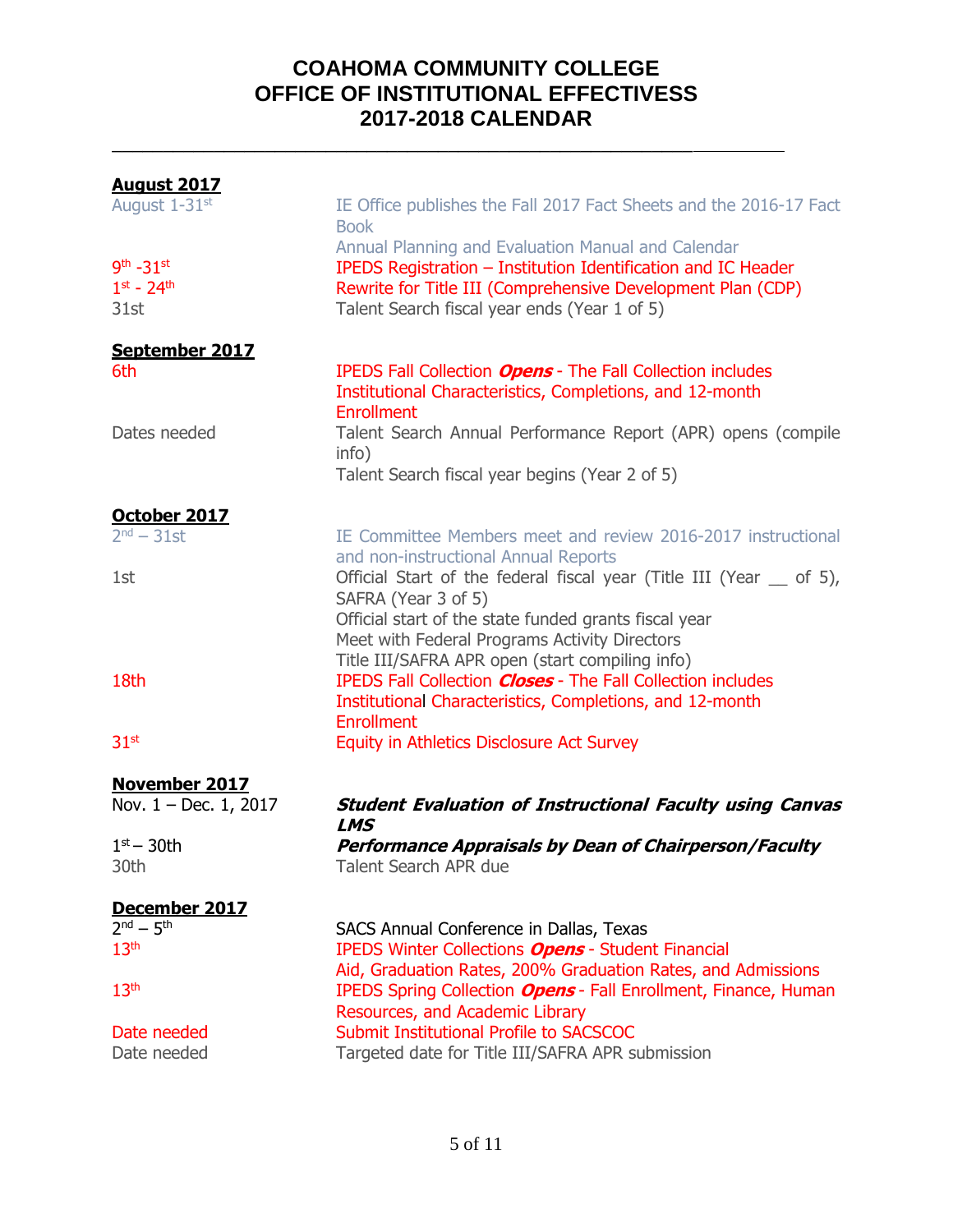# **COAHOMA COMMUNITY COLLEGE OFFICE OF INSTITUTIONAL EFFECTIVESS 2017-2018 CALENDAR**

\_\_\_\_\_\_\_\_\_\_\_\_\_\_\_\_\_\_\_\_\_\_\_\_\_\_\_\_\_\_\_\_\_\_\_\_\_\_\_\_\_\_\_\_\_\_\_\_\_\_\_\_\_\_\_\_\_

| <b>January 2018</b><br>22 <sup>th</sup><br>January 2018<br>26th<br>30th                    | Community Scholarship Announcement Opens<br>Student Discontinuing of Studies Survey Opens<br>Campus Climate Student and Employee Survey Opens<br>Request for US Department of Education Phase I Data                                                                                                                                                                                                                                                              |
|--------------------------------------------------------------------------------------------|-------------------------------------------------------------------------------------------------------------------------------------------------------------------------------------------------------------------------------------------------------------------------------------------------------------------------------------------------------------------------------------------------------------------------------------------------------------------|
| <b>February 2018</b><br>13th<br>14 <sup>th</sup>                                           | Request for Federal Funds Phase I Data from Clearinghouse<br>IPEDS Winter Collection <b>Closes</b> Student Financial Aid, Graduation<br>Rates, 200% Graduation Rates, and Admissions                                                                                                                                                                                                                                                                              |
| <b>March</b><br>$1^{st} - 30^{th}$<br>23 <sup>th</sup><br>March 2016<br>$1^{st} - 30^{th}$ | Performance Appraisals by Dean of Chairperson/Faculty<br>Scholarship Announcement Closes<br>Student Discontinuing of Studies Survey Closes<br>Federal Funds Phase I Data Completed                                                                                                                                                                                                                                                                                |
| <b>April 2018</b>                                                                          |                                                                                                                                                                                                                                                                                                                                                                                                                                                                   |
| April 2-May 2, 2018                                                                        | <b>Student Evaluation of Instructional Faculty using Canvas</b>                                                                                                                                                                                                                                                                                                                                                                                                   |
| April 1 - 30<br>11 <sup>th</sup>                                                           | <b>LMS</b><br>360 Feedback Employee Survey<br>IPEDS Spring Collection <b>Closes</b> - Fall Enrollment, Finance, Human<br>Resources, and Academic                                                                                                                                                                                                                                                                                                                  |
| <b>May 2018</b><br>$1^{st} - 30^{th}$<br><b>gth</b><br>31 <sup>st</sup>                    | U.S. Department of Education Requests Phase II (SAFRA)<br>Student Exit Surveys in Pinnacle at Graduation Practice<br><b>Instructional</b> Academic, Career-Technical, and Health Science<br>instructors review, evaluate, and report student learning outcome<br>results outlined in <b>Annual Reports</b> , including the new academic<br>discipline-specific student learning outcomes; instructional<br>personnel review and revise next year's Annual Reports |
| <b>June 2018</b><br>$1st - 30th$                                                           | Submit Phase II to U.S. Department of Education<br>Complete and submit budges for state grants<br>Submit Title II and SAFRA                                                                                                                                                                                                                                                                                                                                       |
| <u>July 2018</u><br>14 <sup>th</sup>                                                       | <b>Non-instructional</b> personnel review, evaluate, and report<br>program outcome results outlined in <b>Annual Reports</b> and submit<br>results to the IE Office, non-instructional personnel review and<br>revise next year's <b>Annual Reports</b> and submit results to the IE<br><b>Office</b>                                                                                                                                                             |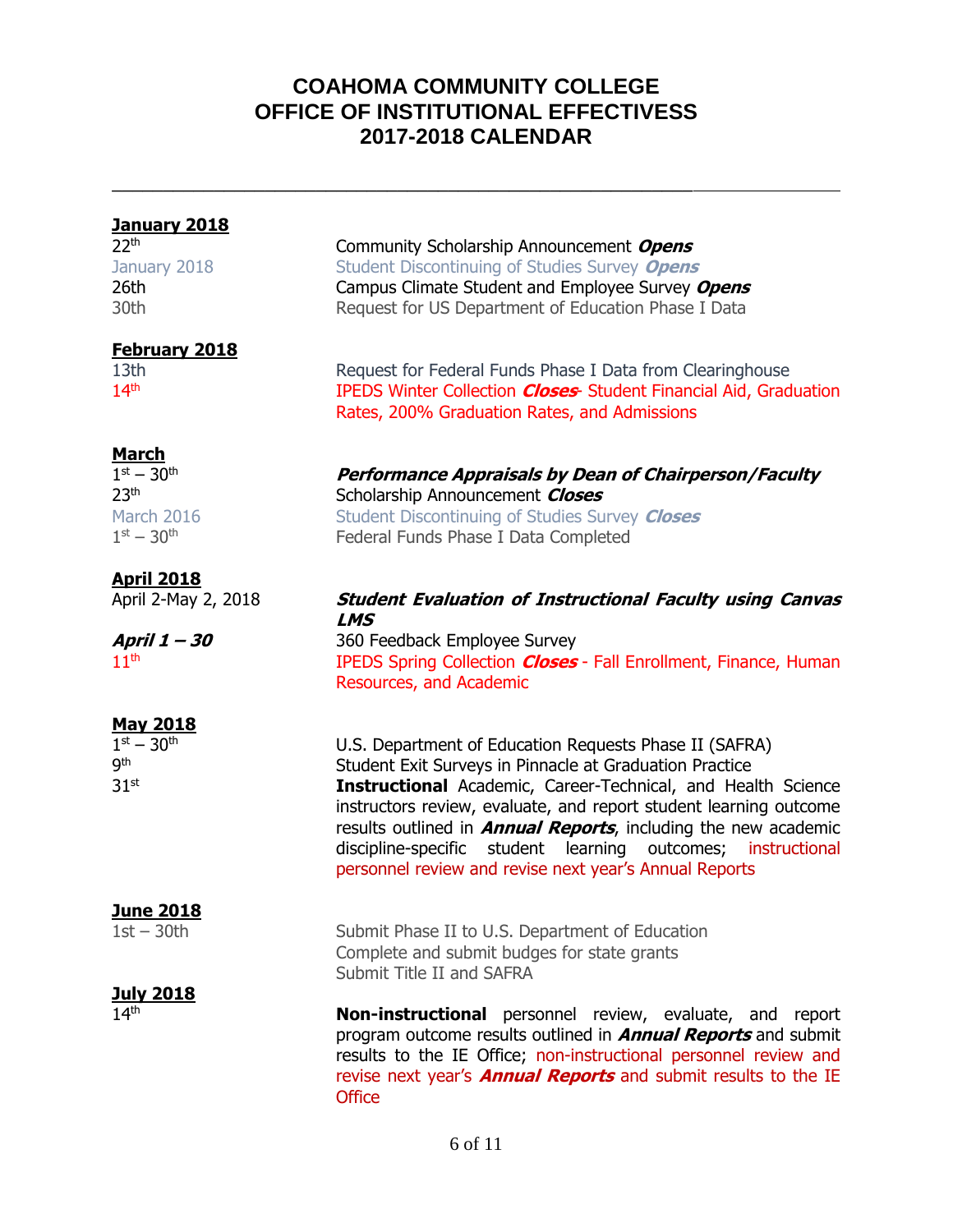Key (delete key before publishing manual)

Blue = IE dates that need to be confirmed Olive = Federal/Sponsored Programs dates that need to be confirmed. Red = IE IPEDS dates that need to be confirmed. Maroon = IE instructional and non-instructional personnel responsibilities need to be confirmed. Black = Dates do not need confirming.

# **Office of Institutional Effectiveness 2017-2018 Planning and Evaluation Manual**

### **Planning and Evaluation Policies and Procedures**

Coahoma Community College's Office of Institutional Effectiveness has outlined policies and procedures for its institutional planning and evaluation processes.

These policies and procedures are as follows: *(*as published in Coahoma Community College's *Policy and Procedures Manual*).

### **3.1 MISSION STATEMENT REVIEW**

The mission statement of Coahoma Community College is the foundation upon which the institution examines itself, allocates its resources, and plans its future. The mission statement is comprehensive, addresses all aspects of institutional function, and actively guides the institution. Listed below are Coahoma Community College's procedures for reviewing, revising, and publishing its mission statement:

- 1. The mission statement will be reviewed as needed during the annual Strategic Council meeting.
- 2. Suggested revisions will be submitted to the institution's faculty, staff, and administration.
- 3. An amended mission statement will require a majority vote from faculty, staff, and administrator voters.
- 4. The amended mission statement will be submitted to the Board of Trustees for approval or disapproval during one of the summer board meetings.
- 5. The approved mission statement will be communicated to the institution's constituencies on the institution's website and through several publications including the *College Catalog, Policy and Procedures Manual, the Fact Book,* the *Strategic Plan, Master Facilities Plan* and the *Institutional Effectiveness Annual Report.*

### **3.2 CURRICULUM REVIEW**

Changes in the curriculum may be initiated by students, faculty, administrators, or individuals outside Coahoma Community College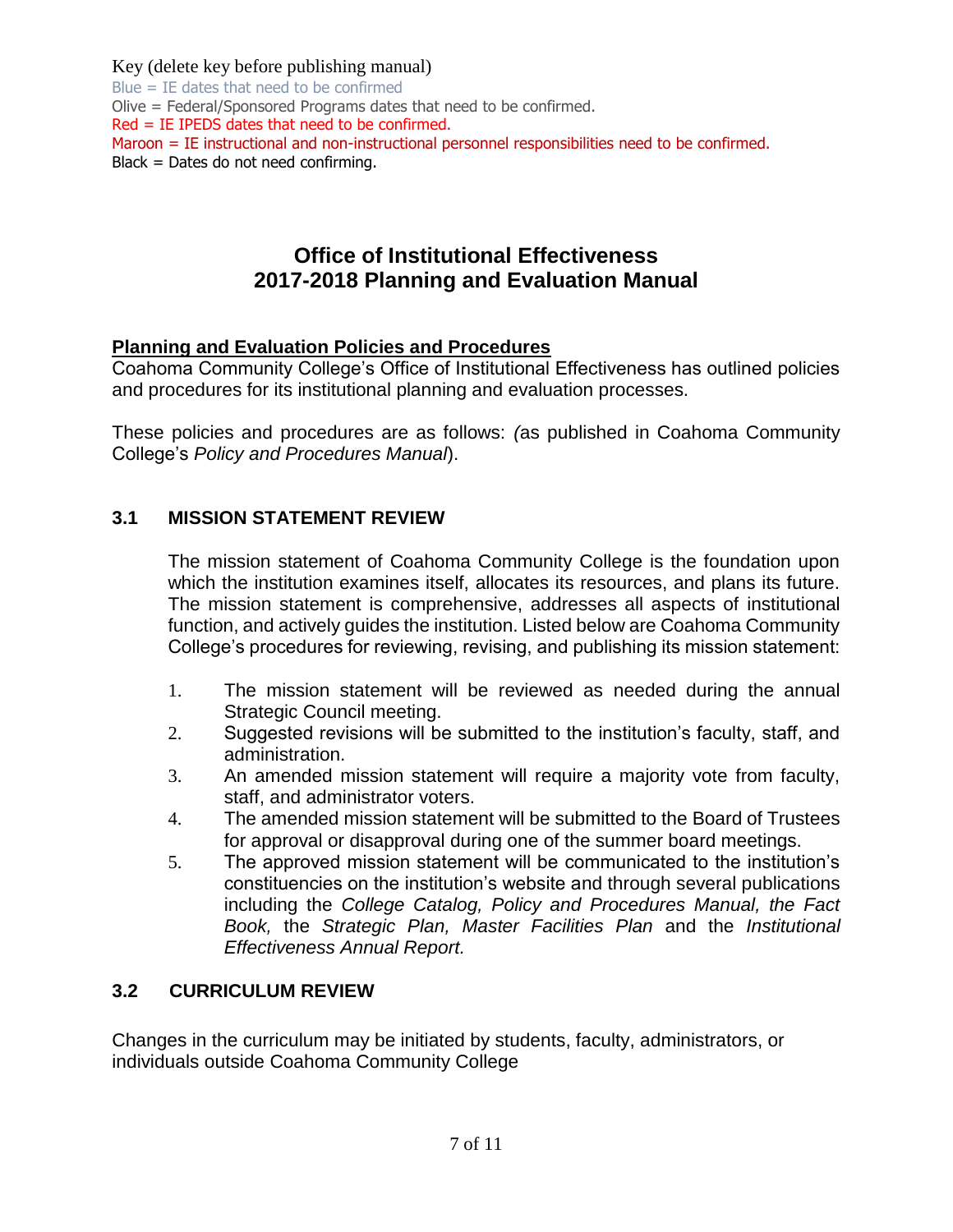The initial requests for curriculum revisions are referred to the appropriate division for study, consideration, and refinement. Pending approval, the requested change is then submitted to the Curriculum Committee. Major changes will be submitted to the President and the Board of Trustees for approval. After President and/or Board approval, the instructional deans will take

the necessary action for implementing the curriculum change. In the case of Career-Technical curriculum revisions, additional steps are followed for approval by the State Board for Community and Junior Colleges.

### **3.3 INSTRUCTIONAL AND NON-INSTRUCTIONAL PROGRAM REVIEW**

The program review process at Coahoma Community College has been developed to complement the on-going institutional effectiveness process and to become a vital part of institutional planning. The program review is a comprehensive, systematic method of self-evaluation and review of achievement conducted every three years within instructional programs and administrative and educational support services. The program review process at Coahoma Community College is the means for which all programs periodically review themselves according to a set of established criteria. Program review evaluation instruments and the Program Review Schedule is published on the Institutional Effectiveness website.

### **3.3.1 PURPOSE AND GOALS**

.

The purpose of the program review is to provide a system of continuous improvement in programs. Review and evaluation procedures provide recognition of the accomplishments of a program as well as identify interventions needed for improvement of the program. The goals of the review are as follows:

- 1. To define the purpose and goals of the institution's programs
- 2. To measure the effectiveness of the institution's programs
- 3. To improve the quality of the institution's programs
- 4. To provide data for such intervention decisions as those regarding staff needs, admission requirements, and curricular additions or deletions
- 5. To provide a system of regular data collection and analysis
- 6. To determine how specific programs serve the mission of the institution and respond to student and community needs.

### **3.3.2 PROGRAM REVIEW CYCLE**

Each program area will be evaluated once each three-year period.

### 3.3.3 **CRITERIA FOR EVALUATION**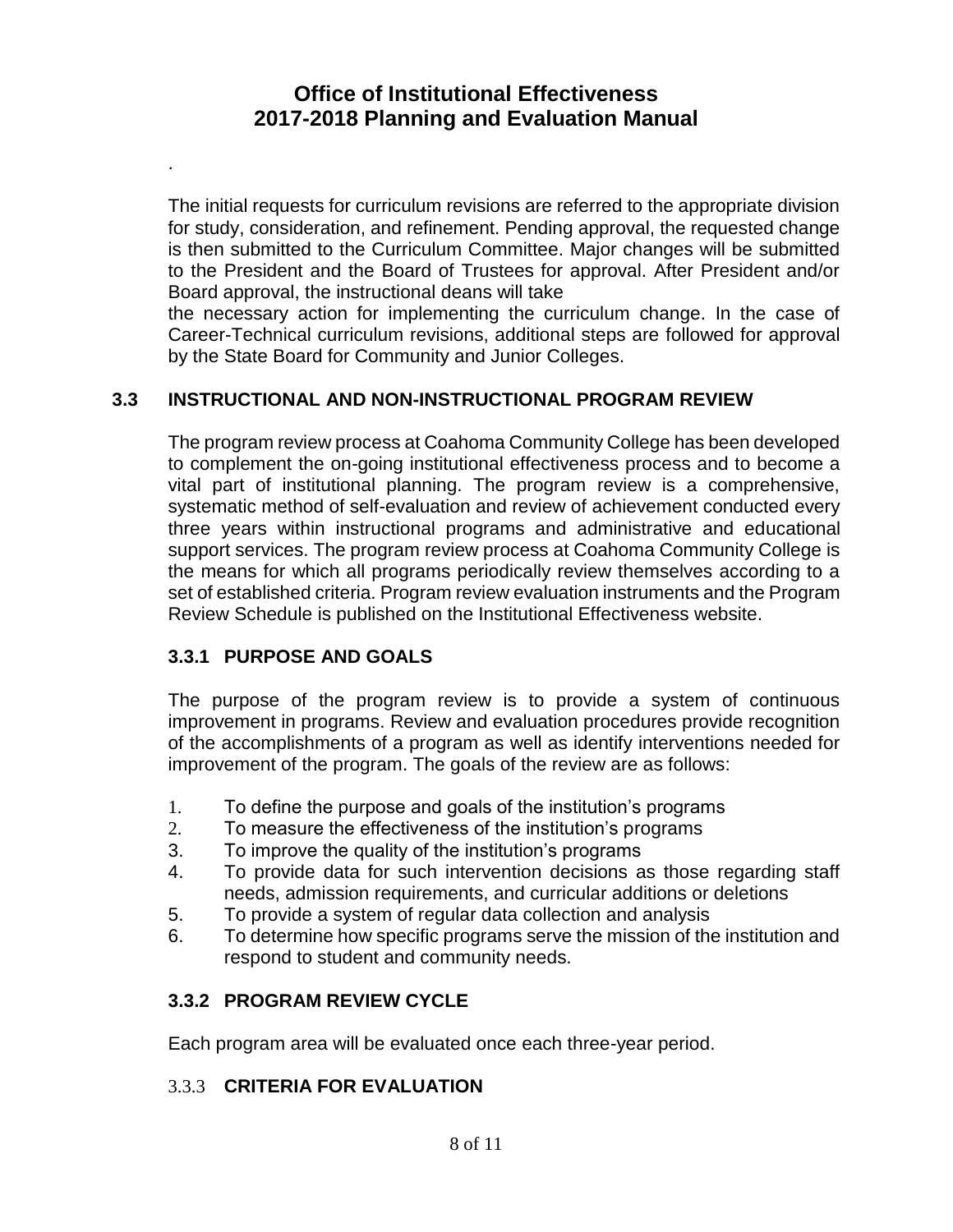The program review process at Coahoma Community College is the means for which all programs periodically review themselves according to a set of established criteria. This process is comprehensive and cyclical and consists of:

(1) the development of a written report by program, (2) a review and report by the Program Review Committee, and (3) a follow-up report/action plan, if necessary.

### 3.3.4 **ORGANIZATION FOR PROGRAM REVIEW**

The program review process will be organized by the Office of Institutional Effectiveness. The Office of Institutional Effectiveness will coordinate the reviews and findings of the Program Review Committee.

A Program Review Committee will be composed of:

- 1. Administrators
- 2. Faculty and staff members
- 3. Community representatives

The findings and recommendations of the Program Review Committee will be presented to appropriate administrative officer for final review.

### **3.4 TEXTBOOK REVIEW**

The selection of appropriate textbooks for classroom instruction is the responsibility of the faculty. The instructional deans are responsible for supervising the textbook selection for each course taught in their area. Instructional chairs schedule meetings as needed to discuss textbook adoption.

As one means of ensuring consistency across the different venues in which Coahoma Community College operates, all similar courses offered by the College should use the same textbook. Exceptions to this policy must be approved by the instructor's immediate supervisor. The various disciplines may supplement the standard textbook with other reading and learning materials.

Textbooks will be adopted a minimum of 3 years. However, instructors may request a change in textbooks sooner in unusual circumstances where rapidly changing technologies or major innovations in a discipline render a textbook obsolete. Exceptions to the three-year minimum must be approved by the instructor's immediate supervisor.

### **3.5 EMPLOYEE PERFORMANCE REVIEW**

Coahoma Community College believes in the growth and development of all of its employees and encourages and provides opportunity for self-development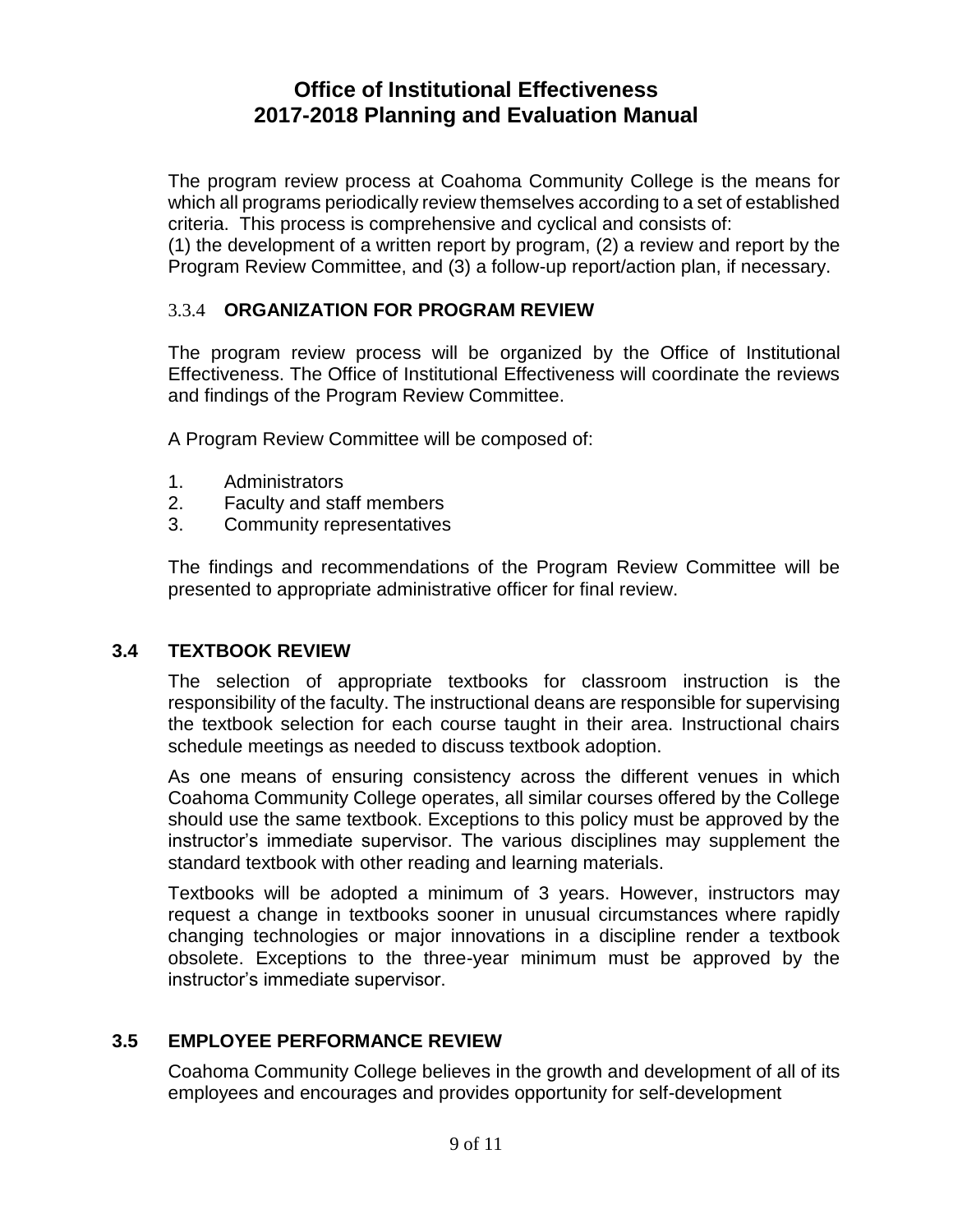and advancement.

The focus of the review is to make certain employees understand their areas of responsibility and how well they are meeting the expectations of the supervisor. A second area of focus is to plan for the upcoming year by reviewing changes, goals, and expectations that will be implemented before the employee's next review period.

### **3.6 COURSE SYLLABI REVIEW**

The faculty members of Coahoma Community College have created master course syllabi to ensure that student learning outcomes and expectations are consistent from course to course. Instructors assigned to teach these courses provide students with more detailed syllabi at the beginning of the semester.

Instructors are expected to use the master syllabi and to meet as needed to evaluate and revise the syllabi. Any syllabi revisions are due to instructional vice presidents by May of each year. Master syllabi are published on the College's website.

### **3.7 INSTITUTIONAL EFFECTIVENESS ANNUAL REPORT**

Coahoma Community College's *Institutional Effectiveness Annual Report* is an ongoing planning, assessment, and evaluation system to improve and enhance all of the institution's instructional and instructional support programs. The College's mission statement and goals are at the center for this planning system.

The purpose of the *Institutional Effectiveness Annual Report* is to evaluate the effectiveness of Coahoma Community College's programs and services and to use findings to make decisions that will improve student learning and curriculum, enhance overall institutional effectiveness, and accomplish the mission of the institution. The *Institutional Effectiveness Annual Report* is evaluated annually and is published on the Institutional Effectiveness website.

### **3.8 PLANNING AND BUDGETING**

Coahoma Community College engages in ongoing, integrated, and institution-wide research-based planning and evaluation processes. The results from these processes directly correlate with the institution's budget.

After analyzing results from the current year, College personnel are given the opportunity to participate in the budgeting process by submitting departmental requests using the *Departmental Budget Request Form*. These requests are processed through the division level and then submitted to the Chief Financial Officer and the Budget Committee. The Budget Committee meets annually to evaluate and prioritize budget requests. After requests have been evaluated, the